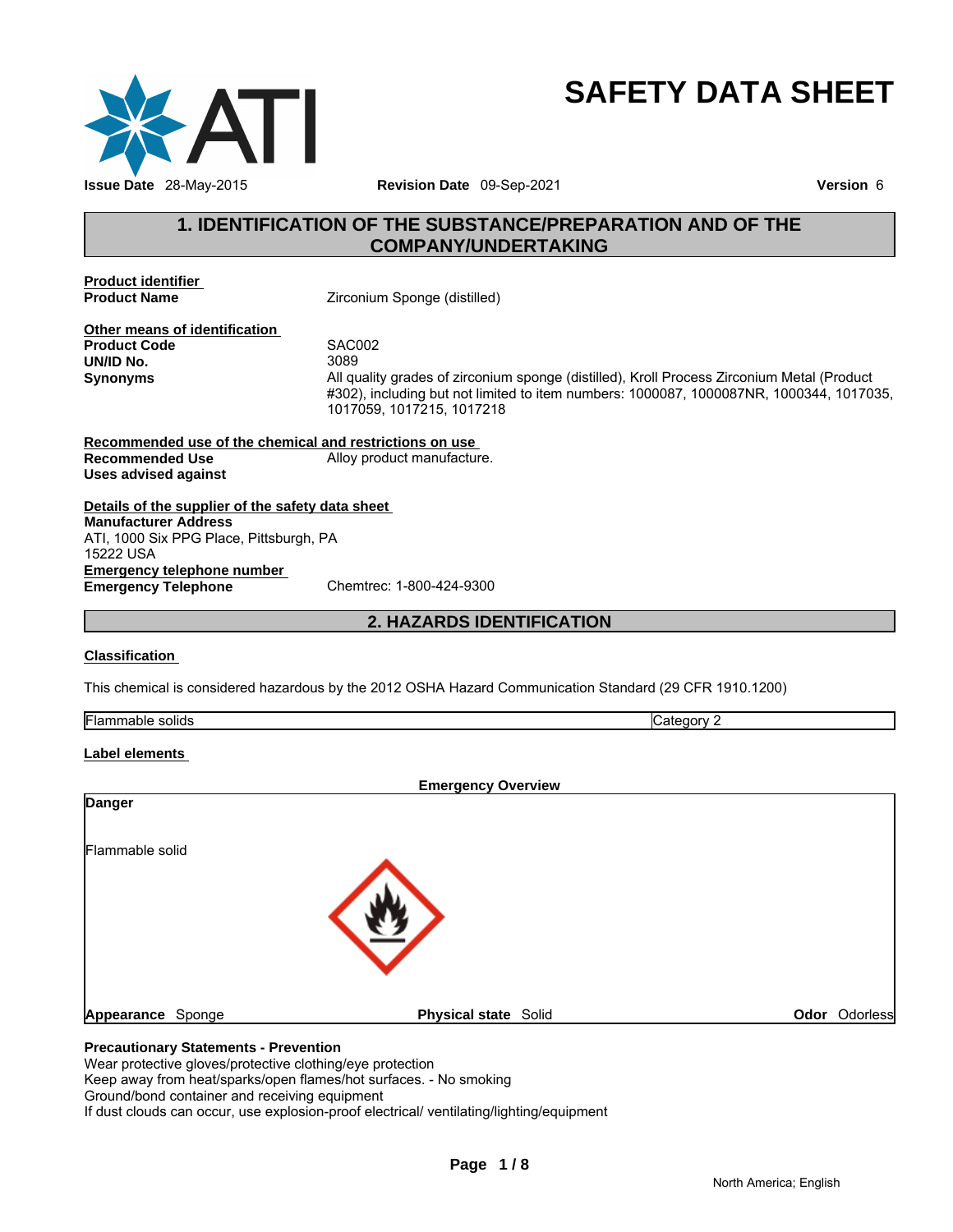#### **Precautionary Statements - Response**

In case of fire: Use salt (NaCl) or class D dry powder for extinction

**Hazards not otherwise classified (HNOC)**  Not applicable **Other Information**  .

# **3. COMPOSITION/INFORMATION ON INGREDIENTS**

**Synonyms** All quality grades of zirconium sponge (distilled), Kroll Process Zirconium Metal (Product #302), including but not limited to item numbers: 1000087, 1000087NR, 1000344, 1017035, 1017059, 1017215, 1017218

| <u> Thamaina</u><br><b>Name</b><br>пісаі<br>. . De | 'NG.                                                    | $\mathbf{a}$<br>W<br>"∕o<br>пп.<br>. |
|----------------------------------------------------|---------------------------------------------------------|--------------------------------------|
| $\overline{\phantom{a}}$<br>.<br>hiun.<br>сог      | $\sim$<br>$\sim$<br>$\Delta \Delta'$<br>$\cdot$ $\cdot$ | ٬۵۲<br>ಀಀ                            |

|                              | <b>4. FIRST AID MEASURES</b>                                                                                                                           |  |  |  |
|------------------------------|--------------------------------------------------------------------------------------------------------------------------------------------------------|--|--|--|
| <b>First aid measures</b>    |                                                                                                                                                        |  |  |  |
| Eye contact                  | In the case of particles coming in contact with eyes during processing, treat as with any<br>foreign object.                                           |  |  |  |
| <b>Skin Contact</b>          | None under normal use conditions.                                                                                                                      |  |  |  |
| <b>Inhalation</b>            | If excessive amounts of smoke, fume, or particulate are inhaled during processing, remove<br>to fresh air and consult a qualified health professional. |  |  |  |
| Ingestion                    | IF SWALLOWED: Call a POISON CENTER or doctor/physician if you feel unwell.                                                                             |  |  |  |
|                              | Most important symptoms and effects, both acute and delayed                                                                                            |  |  |  |
| <b>Symptoms</b>              | None anticipated.                                                                                                                                      |  |  |  |
|                              | Indication of any immediate medical attention and special treatment needed                                                                             |  |  |  |
| Note to physicians           | Treat symptomatically.                                                                                                                                 |  |  |  |
|                              | <b>5. FIRE-FIGHTING MEASURES</b>                                                                                                                       |  |  |  |
| Suitable extinguishing media | Isolate large fires and allow to burn out. Smother small fires with salt (NaCl) or class D dry powder fire extinguisher.                               |  |  |  |

**Unsuitable extinguishing media** Do not spray water on burning metal as an explosion may occur. This explosive characteristic is caused by the hydrogen and steam generated by the reaction of water with the burning material.

# **Specific hazards arising from the chemical**

Intense heat. Very fine, high surface area material resulting from processing this product may ignite spontaneously at room temperature. WARNING: Fine particles of this product may form combustible dust-air mixtures. Keep particles away from all ignition sources including heat, sparks, and flame. Prevent dust accumulations to minimize combustible dust hazard.

**Hazardous combustion products** Not applicable.

#### **Explosion data**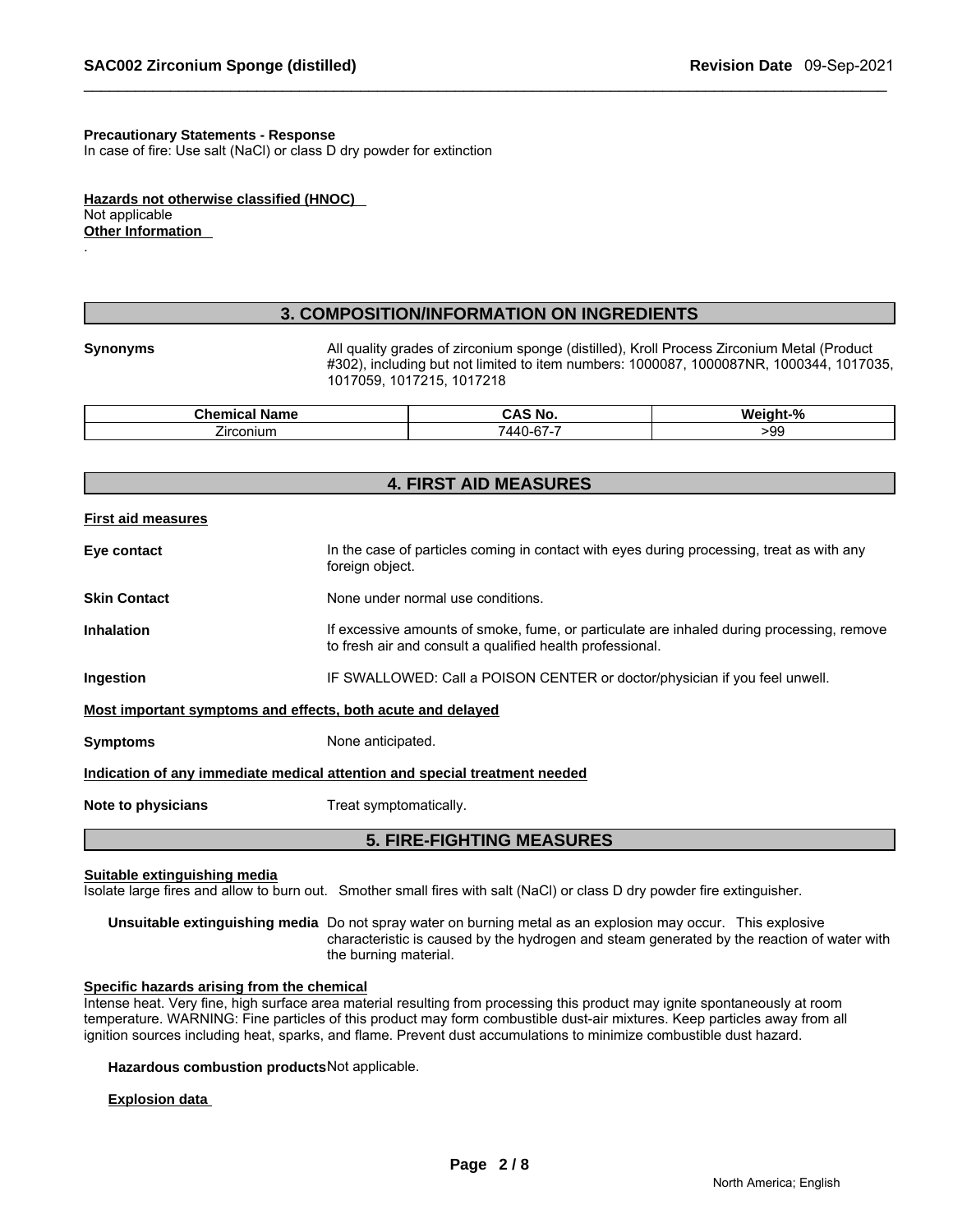# **Sensitivity to Mechanical Impact** None.

**Sensitivity to Static Discharge** May be ignited by heat, sparks or flames.

#### **Protective equipment and precautions for firefighters**

Firefighters should wear self-contained breathing apparatus and full firefighting turnout gear.

|                                                              | <b>6. ACCIDENTAL RELEASE MEASURES</b>                                                                                                                                                                                                                                                                                                                                                                              |  |  |
|--------------------------------------------------------------|--------------------------------------------------------------------------------------------------------------------------------------------------------------------------------------------------------------------------------------------------------------------------------------------------------------------------------------------------------------------------------------------------------------------|--|--|
|                                                              | Personal precautions, protective equipment and emergency procedures                                                                                                                                                                                                                                                                                                                                                |  |  |
| <b>Personal precautions</b>                                  | Use personal protective equipment as required.                                                                                                                                                                                                                                                                                                                                                                     |  |  |
| For emergency responders                                     | Use personal protective equipment as required. Follow Emergency Response Guidebook,<br>Guide No. 170.                                                                                                                                                                                                                                                                                                              |  |  |
| <b>Environmental precautions</b>                             |                                                                                                                                                                                                                                                                                                                                                                                                                    |  |  |
| <b>Environmental precautions</b>                             | Collect spillage to prevent release to the environment.                                                                                                                                                                                                                                                                                                                                                            |  |  |
| Methods and material for containment and cleaning up         |                                                                                                                                                                                                                                                                                                                                                                                                                    |  |  |
| <b>Methods for containment</b>                               | Prevent further leakage or spillage if safe to do so.                                                                                                                                                                                                                                                                                                                                                              |  |  |
| Methods for cleaning up                                      | Sweep or shovel material into dry containers using non-sparking tools. Avoid creating<br>uncontrolled dust.                                                                                                                                                                                                                                                                                                        |  |  |
|                                                              | 7. HANDLING AND STORAGE                                                                                                                                                                                                                                                                                                                                                                                            |  |  |
| <b>Precautions for safe handling</b>                         |                                                                                                                                                                                                                                                                                                                                                                                                                    |  |  |
| Advice on safe handling                                      | Very fine, high surface area material resulting from grinding, buffing, polishing, or similar<br>processes of this product may ignite spontaneously at room temperature. WARNING: Fine<br>particles of this product may form combustible dust-air mixtures. Keep particles away from<br>all ignition sources including heat, sparks, and flame. Prevent dust accumulations to<br>minimize combustible dust hazard. |  |  |
| Conditions for safe storage, including any incompatibilities |                                                                                                                                                                                                                                                                                                                                                                                                                    |  |  |
| <b>Storage Conditions</b>                                    | Keep away from heat, sparks, flame and other sources of ignition (i.e., pilot lights, electric<br>motors and static electricity). For long-term storage, keep sealed in argon-filled steel drums.                                                                                                                                                                                                                  |  |  |
| Incompatible materials                                       | Dissolves in hydrofluoric acid. Ignites in the presence of fluorine. When heated above<br>200°C, reacts exothermically with the following. Chlorine, bromine, halocarbons, carbon<br>tetrachloride, carbon tetrafluoride, and freon.                                                                                                                                                                               |  |  |

# **8. EXPOSURE CONTROLS/PERSONAL PROTECTION**

# **Control parameters**

## **Exposure Guidelines**

| <b>Chemical Name</b> | <b>ACGIH TLV</b>                                         | OSHA PEL                                                             |
|----------------------|----------------------------------------------------------|----------------------------------------------------------------------|
| Zirconium            | STEL: 10 mg/m <sup>3</sup> STEL: 10 mg/m <sup>3</sup> Zr | TWA: 5 $ma/m3 Zr$                                                    |
| 7440-67-7            | TWA: 5 mg/m <sup>3</sup> TWA: 5 mg/m <sup>3</sup> Zr     | $\vert$ (vacated) STEL: 10 mg/m <sup>3</sup> (vacated) STEL: $\vert$ |
|                      |                                                          | 10 mg/m $3 Zr$                                                       |

# **Appropriate engineering controls**

**Engineering Controls Avoid generation of uncontrolled particles.** 

#### **Individual protection measures, such as personal protective equipment**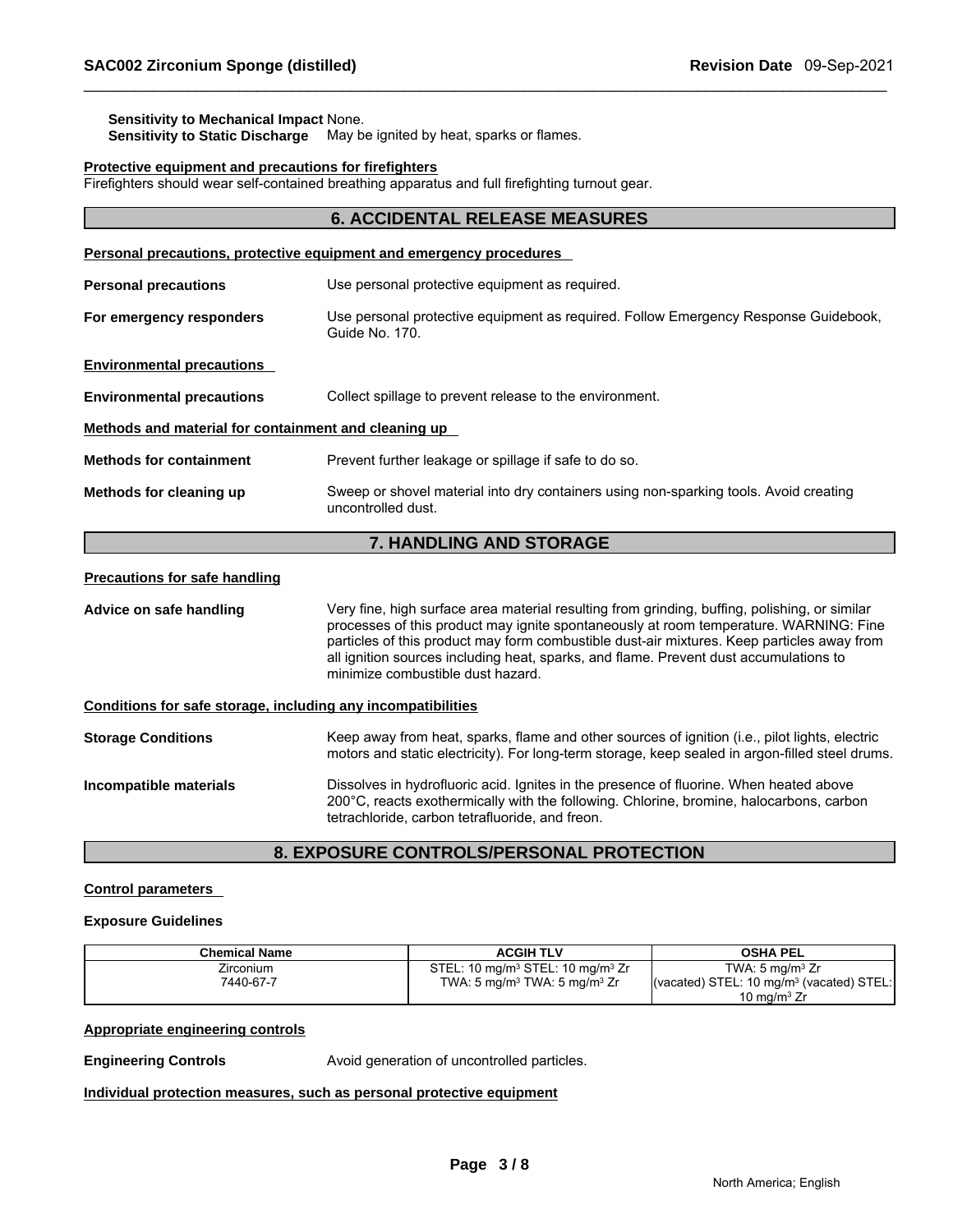| <b>Eye/face protection</b>            | When airborne particles may be present, appropriate eye protection is recommended. For<br>example, tight-fitting goggles, foam-lined safety glasses or other protective equipment that<br>shield the eyes from particles.                                                                                                                                                       |
|---------------------------------------|---------------------------------------------------------------------------------------------------------------------------------------------------------------------------------------------------------------------------------------------------------------------------------------------------------------------------------------------------------------------------------|
| Skin and body protection              | Fire/flame resistant/retardant clothing may be appropriate during hot work with the product.<br>Cut-resistant gloves and/or protective clothing may be appropriate when sharp surfaces are<br>present.                                                                                                                                                                          |
| <b>Respiratory protection</b>         | When particulates/fumes/gases are generated and if exposure limits are exceeded or<br>irritation is experienced, proper approved respiratory protection should be worn.<br>Positive-pressure supplied air respirators may be required for high airborne contaminant<br>concentrations. Respiratory protection must be provided in accordance with current local<br>regulations. |
| <b>General Hygiene Considerations</b> | Handle in accordance with good industrial hygiene and safety practice.                                                                                                                                                                                                                                                                                                          |

# **9. PHYSICAL AND CHEMICAL PROPERTIES**

# **Information on basic physical and chemical properties**

| <b>Physical state</b>            | Solid                   |                       |                |
|----------------------------------|-------------------------|-----------------------|----------------|
| Appearance                       | Sponge                  | Odor                  | Odorless       |
| <b>Color</b>                     | Metallic gray or silver | <b>Odor threshold</b> | Not applicable |
|                                  |                         |                       |                |
| <b>Property</b>                  | Values                  | Remarks • Method      |                |
| рH                               |                         | Not applicable        |                |
| Melting point / freezing point   | 1850 °C / 3360 °F       |                       |                |
| Boiling point / boiling range    |                         |                       |                |
| <b>Flash point</b>               |                         |                       |                |
| <b>Evaporation rate</b>          |                         | Not applicable        |                |
| Flammability (solid, gas)        |                         | Flammable             |                |
| <b>Flammability Limit in Air</b> |                         |                       |                |
| <b>Upper flammability limit:</b> |                         |                       |                |
| Lower flammability limit:        |                         |                       |                |
| Vapor pressure                   |                         | Not applicable        |                |
| <b>Vapor density</b>             |                         | Not applicable        |                |
| <b>Specific Gravity</b>          | 6.49                    |                       |                |
| <b>Water solubility</b>          | Insoluble               |                       |                |
| Solubility in other solvents     |                         |                       |                |
| <b>Partition coefficient</b>     |                         | Not applicable        |                |
| <b>Autoignition temperature</b>  |                         | Not applicable        |                |
| <b>Decomposition temperature</b> |                         | Not applicable        |                |
| <b>Kinematic viscosity</b>       |                         | Not applicable        |                |
| <b>Dynamic viscosity</b>         |                         | Not applicable        |                |
| <b>Explosive properties</b>      | Not applicable          |                       |                |
| <b>Oxidizing properties</b>      | Not applicable          |                       |                |
| <b>Other Information</b>         |                         |                       |                |
|                                  |                         |                       |                |
| Softening point                  |                         |                       |                |
| Molecular weight                 |                         |                       |                |
| <b>VOC Content (%)</b>           | Not applicable          |                       |                |
| <b>Density</b>                   |                         |                       |                |
| <b>Bulk density</b>              |                         |                       |                |

# **10. STABILITY AND REACTIVITY**

**Reactivity**  Not applicable

# **Chemical stability**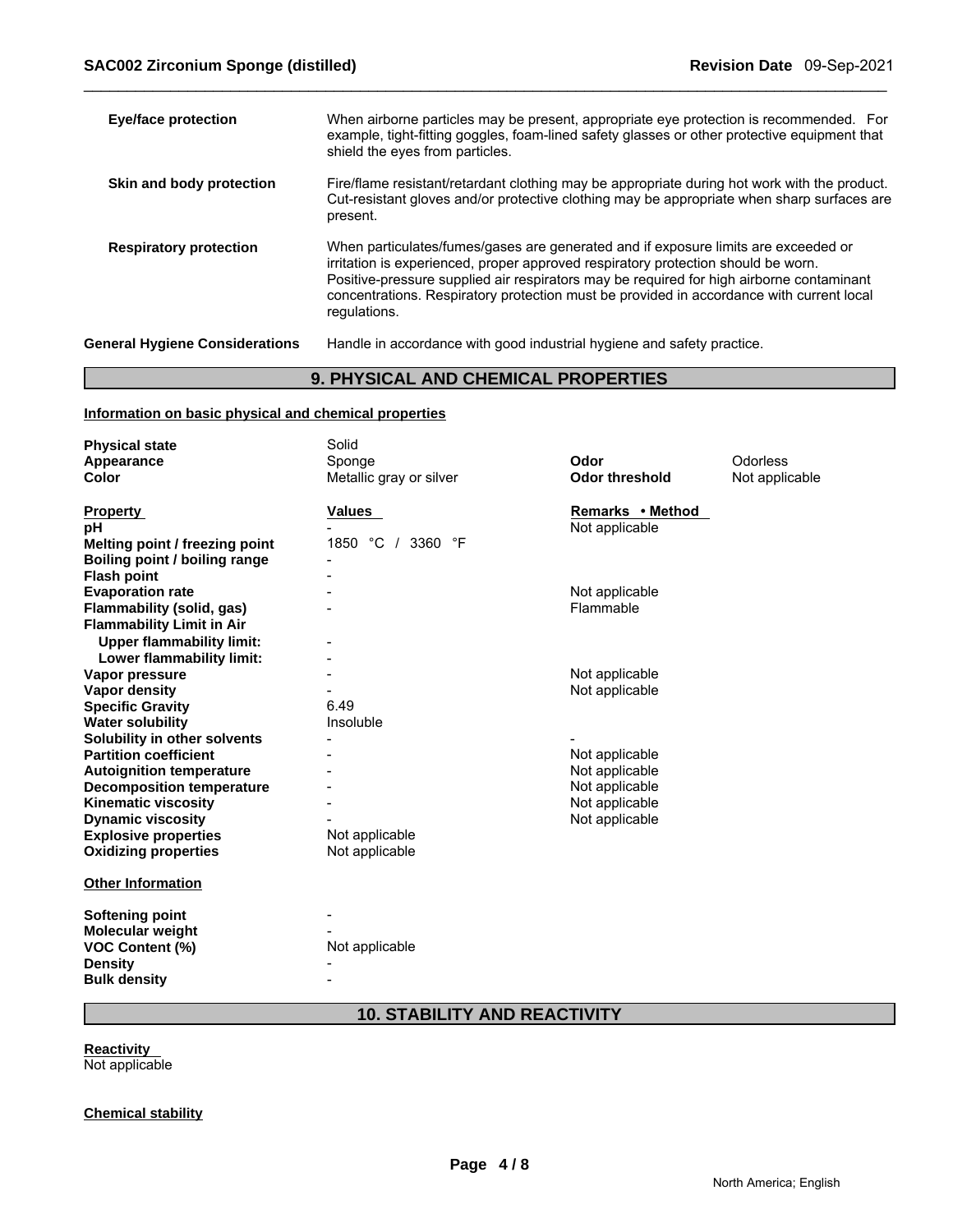Stable under normal conditions.

#### **Possibility of Hazardous Reactions**

None under normal processing.

**Hazardous polymerization** Hazardous polymerization does not occur.

# **Conditions to avoid**

Dust formation and dust accumulation.

#### **Incompatible materials**

Dissolves in hydrofluoric acid. Ignites in the presence of fluorine. When heated above 200°C, reacts exothermically with the following. Chlorine, bromine, halocarbons, carbon tetrachloride, carbon tetrafluoride, and freon.

#### **Hazardous Decomposition Products**

Not applicable.

# **11. TOXICOLOGICAL INFORMATION**

#### **Information on likely routes of exposure**

**Product Information** 

| Inhalation          | Product not classified. |
|---------------------|-------------------------|
| Eye contact         | Product not classified. |
| <b>Skin Contact</b> | Product not classified. |
| Ingestion           | Product not classified. |

| <b>Chemical Name</b> | Oral LD50     | <b>Dermal LD50</b> | <b>Inhalation LC50</b> |
|----------------------|---------------|--------------------|------------------------|
| <b>Zirconium</b>     | 5000 mg/kg bw |                    | >4.3 mg/L              |
| 7440-67-7            |               |                    |                        |

#### **Information on toxicological effects**

**Symptoms** None known.

## **Delayed and immediate effects as well as chronic effects from short and long-term exposure**

| <b>Acute toxicity</b>             | Product not classified. |
|-----------------------------------|-------------------------|
| <b>Skin corrosion/irritation</b>  | Product not classified. |
| Serious eye damage/eye irritation | Product not classified. |
| <b>Sensitization</b>              | Product not classified. |
| Germ cell mutagenicity            | Product not classified. |
| Carcinogenicity                   | Product not classified. |
| <b>Reproductive toxicity</b>      | Product not classified. |
| <b>STOT - single exposure</b>     | Product not classified. |
| <b>STOT - repeated exposure</b>   | Product not classified. |
| <b>Aspiration hazard</b>          | Product not classified. |

# **12. ECOLOGICAL INFORMATION**

#### **Ecotoxicity**

This product as shipped is not classified for aquatic toxicity.

| Chemical<br>Name | plant:<br>iatic<br>$\sim$ $\sim$<br>٩K<br>.iadr | ∃ısh | `itv<br>tc | .<br>. |
|------------------|-------------------------------------------------|------|------------|--------|
|                  |                                                 |      |            |        |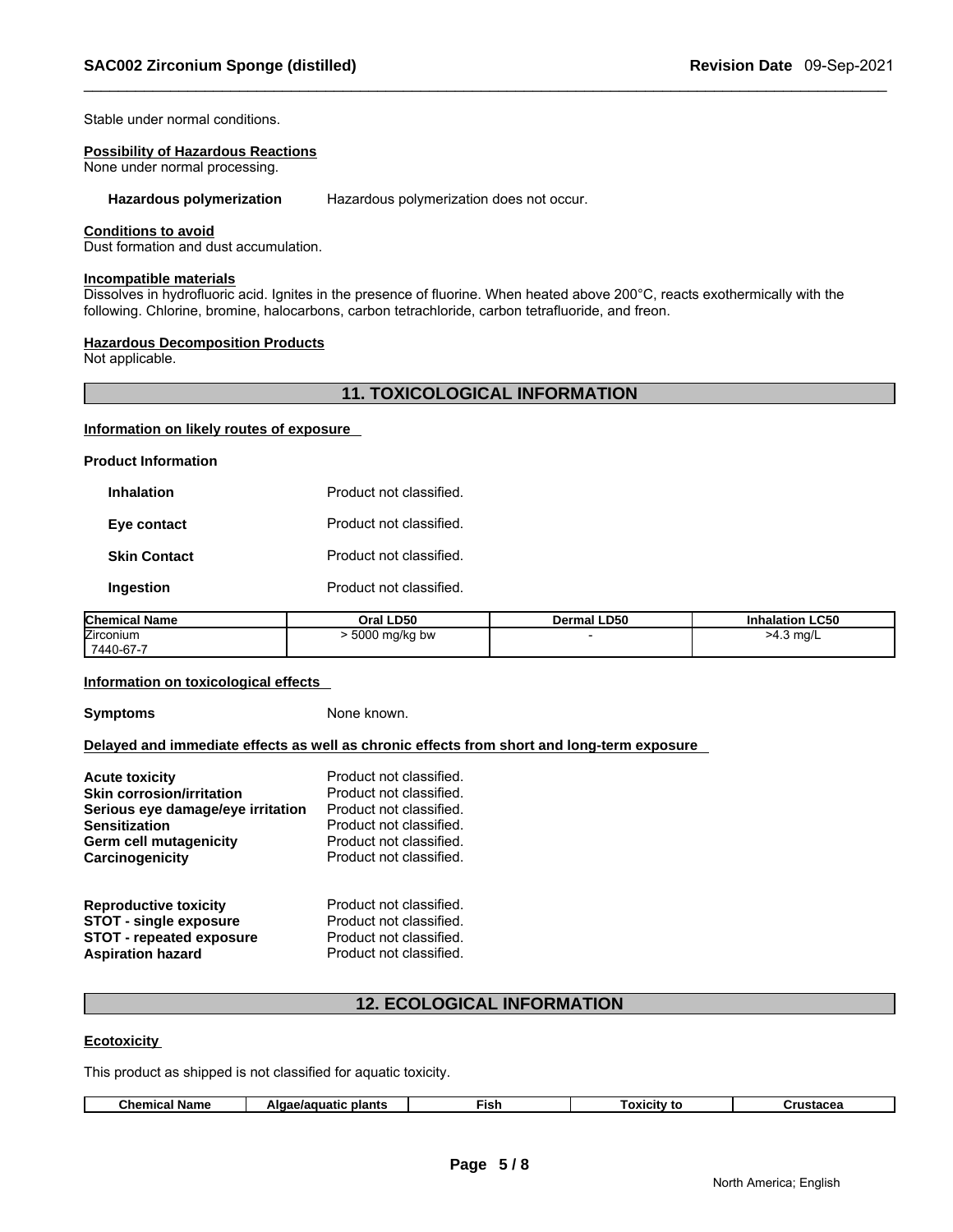|                  |                                                            |                  | microorganisms |                              |
|------------------|------------------------------------------------------------|------------------|----------------|------------------------------|
| <b>Zirconium</b> | The 14 d NOEC of zirconiuml The 96 h LL50 of zirconium I   |                  |                | The 48 h EC50 of zirconium I |
| 7440-67-7        | dichloride oxide to Chlorella   to Danio rerio was greater |                  |                | dioxide to Daphnia magna     |
|                  | vulgaris was greater than                                  | than 74.03 mg/L. |                | was greater than 74.03 mg    |
|                  | 102.5 mg of $Zr/L$ .                                       |                  |                | of Zr/L.                     |

#### **Persistence and degradability**

## **Bioaccumulation**

**Mobility**

#### **Other adverse effects**

|                           | <b>13. DISPOSAL CONSIDERATIONS</b>                                                                     |  |  |
|---------------------------|--------------------------------------------------------------------------------------------------------|--|--|
| Waste treatment methods   |                                                                                                        |  |  |
| <b>Disposal of wastes</b> | Disposal should be in accordance with applicable regional, national and local laws and<br>regulations. |  |  |
| Contaminated packaging    | Disposal should be in accordance with applicable regional, national and local laws and<br>regulations. |  |  |

This product contains one or more substances that are listed with the State of California as a hazardous waste.

# **14. TRANSPORT INFORMATION**

| DOT                             | Regulated                                          |
|---------------------------------|----------------------------------------------------|
| UN/ID No.                       | 3089                                               |
| Proper shipping name            | Metal powder, flammable, n.o.s. (Zirconium Sponge) |
| <b>Hazard Class</b>             | 4.1                                                |
| <b>Packing Group</b>            | Ш                                                  |
| <b>Special Provisions</b>       | IB6. T1. TP33                                      |
| <b>Emergency Response Guide</b> | 170                                                |
| <b>Number</b>                   |                                                    |

# **15. REGULATORY INFORMATION**

| <b>International Inventories</b> |          |
|----------------------------------|----------|
| <b>TSCA</b>                      | Complies |
| <b>DSL/NDSL</b>                  | Complies |
| <b>EINECS/ELINCS</b>             | Complies |
| <b>ENCS</b>                      | Complies |
| <b>IECSC</b>                     | Complies |
| <b>KECL</b>                      | Complies |
| <b>PICCS</b>                     | Complies |
| <b>AICS</b>                      | Complies |

### **Legend:**

 **TSCA** - United States Toxic Substances Control Act Section 8(b) Inventory  **DSL/NDSL** - Canadian Domestic Substances List/Non-Domestic Substances List  **EINECS/ELINCS** - European Inventory of Existing Chemical Substances/European List of Notified Chemical Substances  **ENCS** - Japan Existing and New Chemical Substances

 **IECSC** - China Inventory of Existing Chemical Substances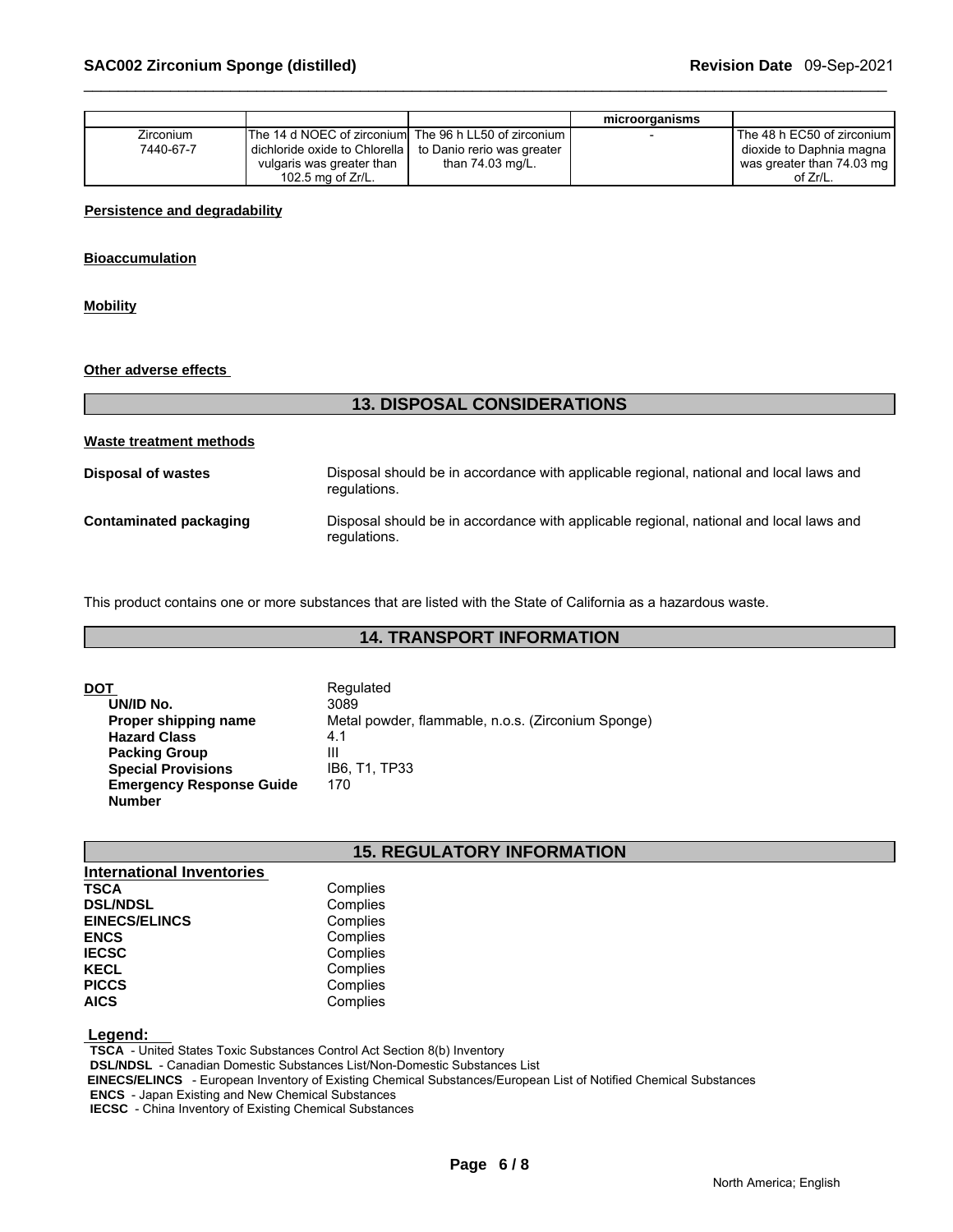**KECL** - Korean Existing and Evaluated Chemical Substances  **PICCS** - Philippines Inventory of Chemicals and Chemical Substances

 **AICS** - Australian Inventory of Chemical Substances

# **US Federal Regulations**

# **SARA 313**

Section 313 of Title III of the Superfund Amendments and Reauthorization Act of 1986 (SARA). This product does not contain any chemicals which are subject to the reporting requirements of the Act and Title 40 of the Code of Federal Regulations, Part 372

| SARA 311/312 Hazard Categories    |     |  |
|-----------------------------------|-----|--|
| Acute health hazard               | No  |  |
| <b>Chronic Health Hazard</b>      | No  |  |
| Fire hazard                       | Yes |  |
| Sudden release of pressure hazard | No  |  |
| <b>Reactive Hazard</b>            | No  |  |
|                                   |     |  |

#### **CWA (Clean Water Act)**

This product does not contain any substances regulated as pollutants pursuant to the Clean Water Act (40 CFR 122.21 and 40 CFR 122.42)

#### **CERCLA**

This material, as supplied, does not contain any substances regulated as hazardous substances under the Comprehensive Environmental Response Compensation and Liability Act (CERCLA) (40 CFR 302) or the Superfund Amendments and Reauthorization Act (SARA) (40 CFR 355). There may be specific reporting requirements at the local, regional, or state level pertaining to releases of this material

# **US State Regulations**

# **California Proposition 65**

This product does not contain any Proposition 65 chemicals

### **U.S. State Right-to-Know Regulations**

| .<br>Chemical<br>' Name               | <b>New Jersey</b> | <b>IVIC</b><br>sachuseus | Pennsvlvania |
|---------------------------------------|-------------------|--------------------------|--------------|
| $\overline{\phantom{a}}$<br>Zirconium |                   |                          |              |
| '440-67-7                             |                   |                          |              |

### **U.S. EPA Label Information**

**EPA Pesticide Registration Number** Not applicable

| <b>16. OTHER INFORMATION</b>   |                         |                           |  |                           |                                                     |
|--------------------------------|-------------------------|---------------------------|--|---------------------------|-----------------------------------------------------|
| <b>NFPA</b>                    | Health hazards 0        | <b>Flammability</b>       |  | <b>Instability</b> 0      | <b>Physical and Chemical</b><br><b>Properties -</b> |
| <b>HMIS</b>                    | <b>Health hazards</b> 1 | <b>Flammability 2</b>     |  | <b>Physical hazards</b> 0 | Personal protection X                               |
| Chronic Hazard Star Legend     |                         | * = Chronic Health Hazard |  |                           |                                                     |
| <b>Issue Date</b>              | 28-May-2015             |                           |  |                           |                                                     |
| <b>Revision Date</b>           | 09-Sep-2021             |                           |  |                           |                                                     |
| <b>Revision Note</b>           |                         |                           |  |                           |                                                     |
| SDS sections updated: 1, 3, 14 |                         |                           |  |                           |                                                     |
| Note:                          |                         |                           |  |                           |                                                     |
|                                |                         |                           |  |                           |                                                     |

**The information provided in this safety data sheet is correct to the best of our knowledge, information and belief at the date of its publication. The information given is designed only as a guidance for safe handling, use, processing, storage, transportation, disposal and release and is not to be considered a warranty or quality specification. The information relates only to the specific material designated and may not be valid for such material used in combination with any other materials or in any process, unless specified in the text.**